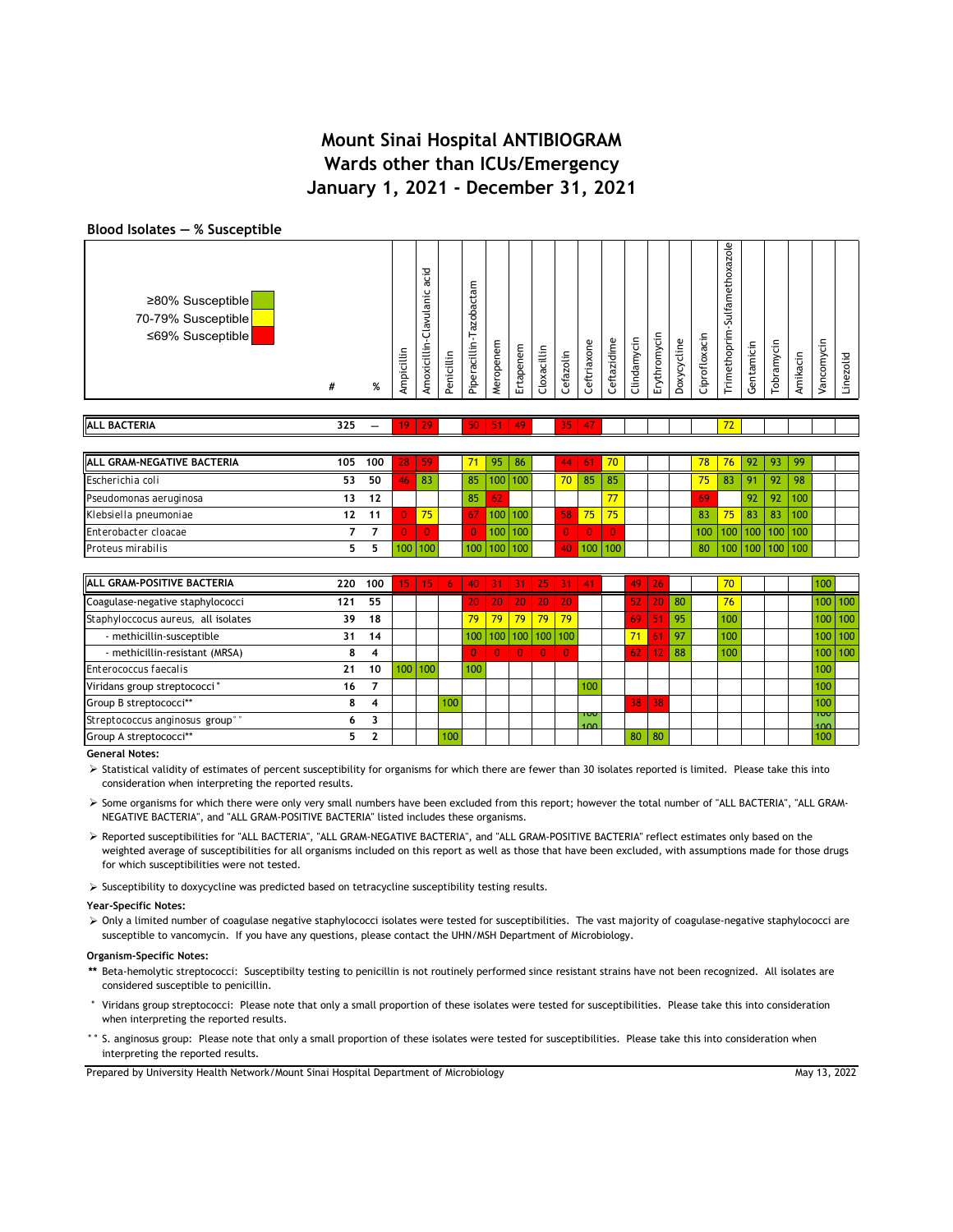#### **Respiratory Isolates ― % Susceptible**

| ≥80% Susceptible  <br>70-79% Susceptible<br>≤69% Susceptible | #  | % | Ampicillin | acid<br>lavulanic<br>ں<br>Amoxicillin | Penicillin | azobactam<br>⊢<br>Piperacillin- | Meropenem | rtapenem<br>ш | Cloxacillin | Cefazolin | Ceftriaxone | Ceftazidime | lindamycin<br>$\cup$ | ⊇.<br>thromyc<br>≥<br>ш | cline<br>ਨੇ<br>Doxy | Ciprofloxacin | Moxifloxacin | $z$ ole<br>œ<br>etho<br>Sulfame<br>Trimethoprim | entamicin<br>رت | <b>Tobramycin</b> | Amikacin | .드<br>Vancomyc | Linezolid |
|--------------------------------------------------------------|----|---|------------|---------------------------------------|------------|---------------------------------|-----------|---------------|-------------|-----------|-------------|-------------|----------------------|-------------------------|---------------------|---------------|--------------|-------------------------------------------------|-----------------|-------------------|----------|----------------|-----------|
| <b>ALL BACTERIA</b>                                          | 60 | – | 12.        | 16                                    |            | 63                              | 78        | 43            |             | 23        | 41          |             |                      |                         |                     |               |              |                                                 |                 |                   |          |                |           |

| <b>ALL GRAM-NEGATIVE BACTERIA</b>    | 38 | 100 |     | 24 | 64           | 89               | 32      |  | 28       | 68 |  | 83  |                  |    | 91  | 70 <sup>°</sup> | 85'                     |  |
|--------------------------------------|----|-----|-----|----|--------------|------------------|---------|--|----------|----|--|-----|------------------|----|-----|-----------------|-------------------------|--|
| Pseudomonas aeruginosa               | 18 | 47  |     |    | $72^{\circ}$ | 78               |         |  |          | 89 |  | 83  |                  |    | 83  | 89              | 89                      |  |
| Enterobacter cloacae                 |    | 13  |     |    |              |                  | 100 100 |  | $\Omega$ |    |  | 100 |                  |    |     |                 | $100$   100   100   100 |  |
| Escherichia coli                     |    |     | 50  | 60 | 80           | 100 <sub>1</sub> | 100     |  | 80       | 80 |  | 80  |                  | 80 | 100 |                 | 100                     |  |
| Haemophilus influenzae <sup>11</sup> |    |     | 100 |    |              |                  |         |  |          |    |  |     |                  |    |     |                 |                         |  |
| Stenotrophomonas maltophilia         |    |     |     |    |              |                  |         |  |          |    |  |     | 100 <sup>1</sup> |    |     |                 |                         |  |

| <b>ALL GRAM-POSITIVE BACTERIA</b>   | 22 | 100 |  |     |      | 61 61 61 57 61 61            |  |     |    |             |      |  |  |  |               |
|-------------------------------------|----|-----|--|-----|------|------------------------------|--|-----|----|-------------|------|--|--|--|---------------|
| Staphyloccocus aureus, all isolates | 20 | 91  |  |     | i65' | $65 \mid 65 \mid 65 \mid 65$ |  |     | 75 | <b>\55\</b> |      |  |  |  | 100   100     |
| - methicillin-susceptible           |    | 59  |  |     |      | 100 100 100 100 100          |  |     | 85 | 77          | 1100 |  |  |  | $100$   100   |
| - methicillin-resistant (MRSA)      |    | 32  |  |     |      |                              |  |     | 47 |             |      |  |  |  | $100$   $100$ |
| Mycobacterium tuberculosis complex  |    |     |  |     |      |                              |  |     |    |             |      |  |  |  |               |
| Staphylococcus lugdunensis          |    |     |  |     |      |                              |  |     |    |             | 100  |  |  |  | $100$   $100$ |
| Streptococcus anginosus group"      |    |     |  | 100 |      |                              |  | 100 |    |             |      |  |  |  |               |

**General Notes:**

> Statistical validity of estimates of percent susceptibility for organisms for which there are fewer than 30 isolates reported is limited. Please take this into consideration when interpreting the reported results.

 Some organisms for which there were only very small numbers have been excluded from this report; however the total number of "ALL BACTERIA", "ALL GRAM-NEGATIVE BACTERIA", and "ALL GRAM-POSITIVE BACTERIA" listed includes these organisms.

 Reported susceptibilities for "ALL BACTERIA", "ALL GRAM-NEGATIVE BACTERIA", and "ALL GRAM-POSITIVE BACTERIA" reflect estimates only based on the weighted average of susceptibilities for all organisms included on this report as well as those that have been excluded, with assumptions made for those drugs for which susceptibilities were not tested.

 $\triangleright$  Susceptibility to doxycycline was predicted based on tetracycline susceptibility testing results.

### **Organism-Specific Notes:**

**^^** H. influenzae and H. parainfluenzae: Susceptibility to ampicillin was determined using beta-lactamase testing. Beta-lactamase-positive isolates are resistant to ampicillin but are generally susceptible to amoxicillin-clavulanic acid and cefuroxime.

**'** S. maltophilia: Susceptibility to moxifloxacin was predicted based on levofloxacin susceptibility testing results.

° S. anginosus group: Please note that only a small proportion of these isolates were tested for susceptibilities. Please take this into consideration when interpreting the reported results.

Prepared by University Health Network/Mount Sinai Hospital Department of Microbiology

May 13, 2022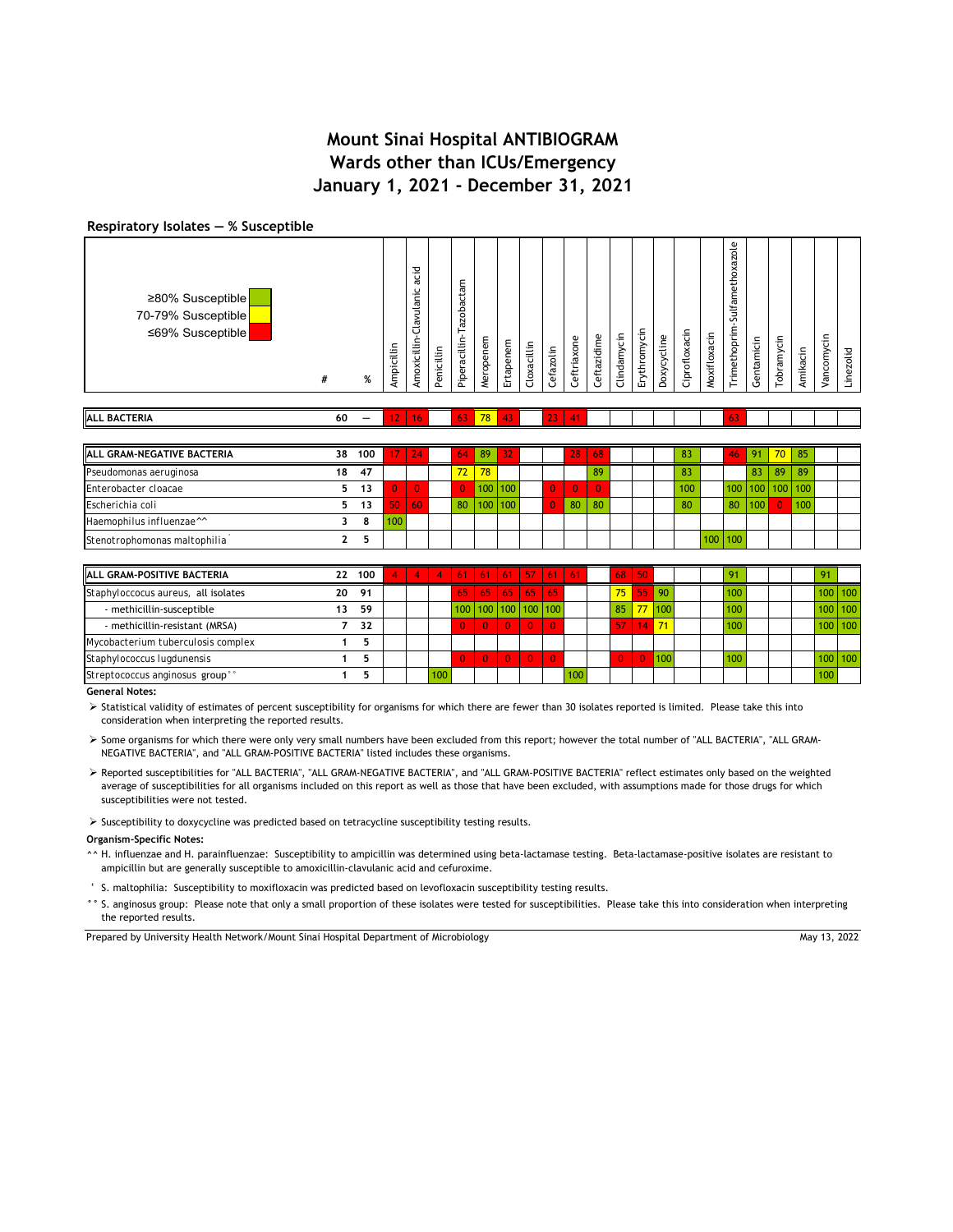## **Skin, Wound and Abscess Isolates ― % Susceptible**

| <b>ALL BACTERIA</b>                                        | 196 | — | 10 <sup>°</sup> | 18                                    |            | 59                                        | 68                | 56            |             | 36            | 38 | 50              |            |                 |              |             |               | 63                                                  |                |            |          |           |           |
|------------------------------------------------------------|-----|---|-----------------|---------------------------------------|------------|-------------------------------------------|-------------------|---------------|-------------|---------------|----|-----------------|------------|-----------------|--------------|-------------|---------------|-----------------------------------------------------|----------------|------------|----------|-----------|-----------|
| ≥80% Susceptible<br>70-79% Susceptible<br>≤69% Susceptible | #   | % | Ampicillin      | acid<br>lavulanic<br>ں<br>Amoxicillin | Penicillin | Έ<br>đ<br>azob<br>⊢<br>acillin-<br>Pipera | ε<br>eropene<br>ż | rtapenem<br>靣 | Cloxacillin | efazolin<br>ں |    | eftriaxone<br>ں | eftazidime | lindamycin<br>ں | Erythromycin | Doxycycline | Ciprofloxacin | ole<br>xazı<br>etho:<br>lfam<br>ಸ<br>Ë<br>Trimethop | entamicin<br>ت | Tobramycin | Amikacin | ancomycin | Linezolid |

| <b>IALL GRAM-NEGATIVE BACTERIA</b> | 80 | 100 |                 | 28           | 57             | 96                | 65      | 12           | 28 <sup>1</sup> | 30 <sub>1</sub>   | l 61   |  | 85  | 51      | 94                            | 91 | 96          |  |
|------------------------------------|----|-----|-----------------|--------------|----------------|-------------------|---------|--------------|-----------------|-------------------|--------|--|-----|---------|-------------------------------|----|-------------|--|
| Escherichia coli                   | 27 | 34  | 14 <sup>1</sup> | 56           | 63             | 100 100           |         | 21           | 56              | -63               | VI 63' |  | 67  | 59      | 89                            | 82 | 91          |  |
| Pseudomonas aeruginosa             | 27 | 34  |                 |              | 81             | -89               |         |              |                 |                   | 93     |  | 100 |         | 96 <sub>h</sub>               |    | $100$   100 |  |
| Enterobacter cloacae               |    | 11  | $\mathbf{0}$    | $\mathbf{0}$ | $\overline{0}$ |                   | 100 100 | o l          | $\overline{0}$  | $\overline{0}$    | - 0    |  | 100 | 89      | 100   100   100               |    |             |  |
| Klebsiella pneumoniae              |    |     | 0               | 100          |                | $100$   100   100 |         |              | 100 100 100 100 |                   |        |  |     |         | 100   100   100   100   100   |    |             |  |
| Proteus mirabilis                  |    |     | 50              | 100          |                | $100$   100   100 |         | $\mathbf{0}$ |                 | $100$   100   100 |        |  |     |         | $100$   100   100   100   100 |    |             |  |
| Serratia marcescens                |    |     |                 | $\Omega$     | $\overline{0}$ | 100               | 67      |              | $\overline{0}$  | $\overline{0}$    |        |  |     | 100 100 | 67 <sup>1</sup>               | 67 | 67          |  |

| <b>ALL GRAM-POSITIVE BACTERIA</b>   | 116 | 100 |                  |     |                |     |    |                    |              |              | $12$   12   2   60   51   51   48   51   44   62 |    | 58              | 52        |         | 72  |  | 89      |             |
|-------------------------------------|-----|-----|------------------|-----|----------------|-----|----|--------------------|--------------|--------------|--------------------------------------------------|----|-----------------|-----------|---------|-----|--|---------|-------------|
| Staphyloccocus aureus, all isolates | 64  | 55  |                  |     |                | 84  | 84 | 84                 | 84           | 84           | 84                                               |    | 77 <sub>1</sub> |           | 70 93   | 100 |  |         | $100$   100 |
| - methicillin-susceptible           | 54  | 47  |                  |     |                |     |    |                    |              |              | 100   100   100   100   100   100                |    | 80              |           | $74$ 94 | 100 |  | 100 100 |             |
| - methicillin-resistant (MRSA)      | 10  | ٩   |                  |     |                |     |    |                    | $\mathbf{0}$ | $\mathbf{0}$ | $\Omega$                                         |    | 60              | 50        | -90     | 100 |  |         | $100$ 100   |
| Streptococcus anginosus group°°     | 20  | 17  |                  |     | $\overline{0}$ |     |    |                    |              |              |                                                  | 95 |                 |           |         |     |  | 100     |             |
| Coagulase-negative staphylococci    | 16  | 14  |                  |     |                | 56  |    | $56$   56   56     |              | -56          |                                                  |    | 69              | 56        | 94      | 75  |  | 100 100 |             |
| Enterococcus faecalis               | 12  | 10  | 100 <sub>h</sub> | 100 |                | 100 |    |                    |              |              |                                                  |    |                 |           |         |     |  | 100     |             |
| Staphylococcus Iugdunensis          | 10  | ۰Q  |                  |     |                | 70  | 70 | <u>  70   70  </u> |              | $70^{\circ}$ | 70                                               |    |                 | 70 70 100 |         | 100 |  |         | $100$   100 |

**General Notes:**

> Statistical validity of estimates of percent susceptibility for organisms for which there are fewer than 30 isolates reported is limited. Please take this into consideration when interpreting the reported results.

 Some organisms for which there were only very small numbers have been excluded from this report; however the total number of "ALL BACTERIA", "ALL GRAM-NEGATIVE BACTERIA", and "ALL GRAM-POSITIVE BACTERIA" listed includes these organisms.

 Reported susceptibilities for "ALL BACTERIA", "ALL GRAM-NEGATIVE BACTERIA", and "ALL GRAM-POSITIVE BACTERIA" reflect estimates only based on the weighted average of susceptibilities for all organisms included on this report as well as those that have been excluded, with assumptions made for those drugs for which susceptibilities were not tested.

 $\triangleright$  Susceptibility to doxycycline was predicted based on tetracycline susceptibility testing results.

**Organism-Specific Notes:**

**°°** S. anginosus group: Please note that only a small proportion of these isolates were tested for susceptibilities. Please take this into consideration when interpreting the reported results.

Prepared by University Health Network/Mount Sinai Hospital Department of Microbiology

May 13, 2022